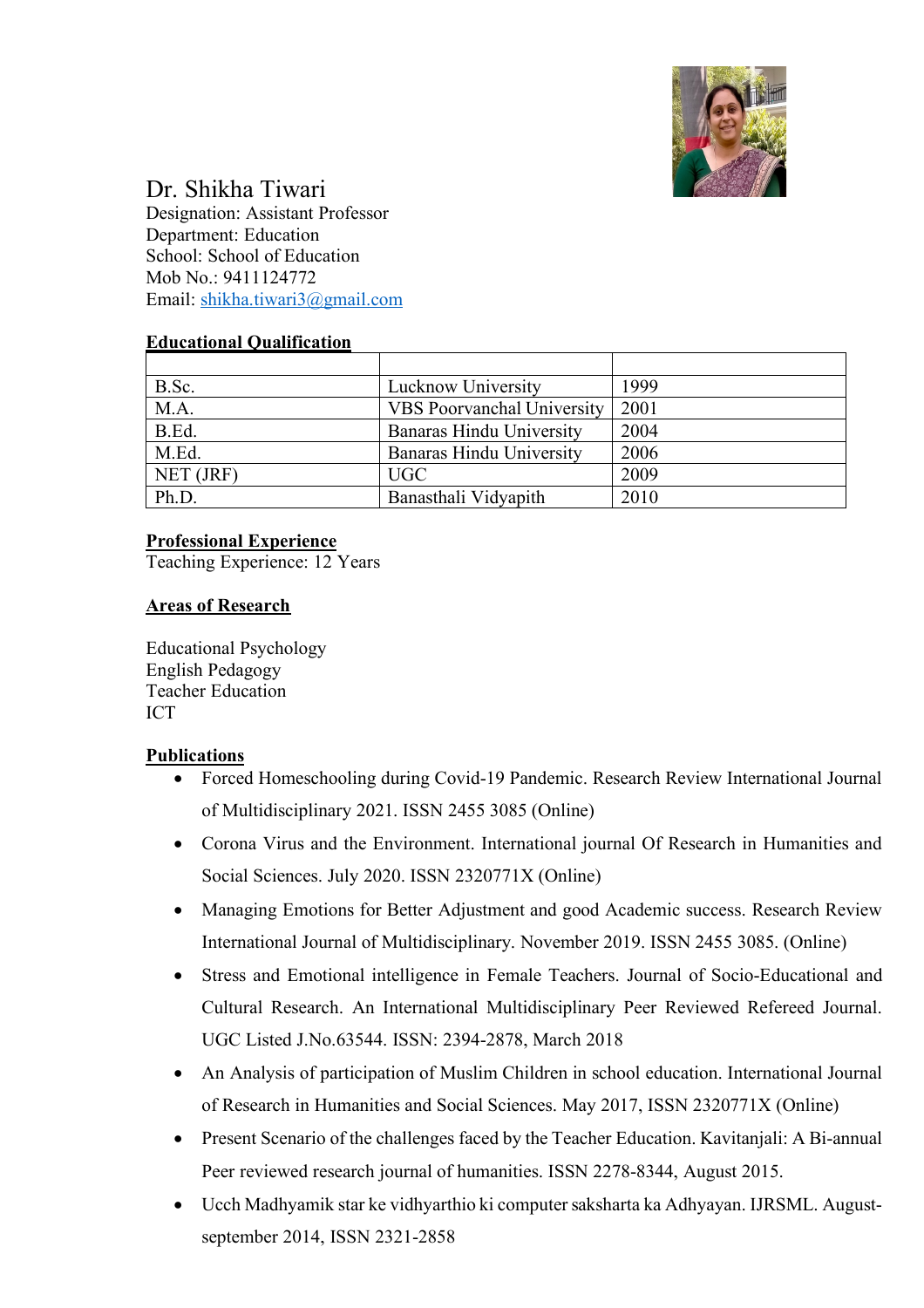- Language and Logical Thinking. Recent Educational and Psychological researches. ISSN 2278-5949, Oct-Nov-Dec 2013.
- A study of awareness about HIV/AIDS among senior secondary school students of Haridwar district. Research Analysis and Evaluation, ISSN 0975-3486. Feb 2012.
- Learning Difficulties in Reading English in the context of School Types. RJPSS, Jan-2012, ISSN 0258 1701
- Reading Difficulties in English in Relation to School and Parental Education. Parmita, Jan-Mar 2010. ISSN 0974 6129
- How is School and Home Environment Related to Writing Difficulty in English Language. Parmita, Jan-Mar 2009. ISSN 0974 6129

### **Chapter in Books/ Conference Proceedings**

- Higher Education in NEP 2020. National Education Policy 2020: A Paradigm shift in Indian Education. 2020. ISBN-978-93-87697-43-0
- M-Learning Attitude in Teacher Trainees. Teaching, Learning and Evaluation: As per new NAAC Guidelines. 2020. ISBN-978-93-84068-94-3
- Incorporating ICT in teaching of English, Teaching Learning Teacher's handbook. College of Teacher Education, M.P. Govt P.G. College Haldwani. ISBN-978-93-83837-80-9
- Assessment of Environmental Awareness , Global Environment, Feb 2018, ISBN- 978-81- 923876-6-6
- Internship program in present B.Ed. curriculum and constraints in its implementation. Education in present era: Problems and prospects., Nov 2016, ISBN-978-93-82138-18-1
- An enquiry into the reasons of absenteeism of rural and urban students in Pauri Garhwal. Classroom Attendance :An Indicator in I the relevance of Education to life, 2016, ISBN- 978- 93-84228-58-5
- Weaving future with in professional education, Quality concurs in professional each. , 2010, ISBN 978-81-313-0712-0
- Key Challenges in integrating ICT with education 9196), ICT in Education APS pub. Corp. New Delhi, 2014, ISBN-978933132323-8
- $\bullet$  ) शैक्षिक नियोजन, व्यवस्था तथा पर्यवेक्षण कार्यक्रम संरचना , शैक्षिक प्रबन्धन एवं प्रशासन, उत्तराखण्ड मुक्त **विश्वविदयालय** हल्द्वानी
- पर्यवेक्षण सेवाः प्रकिया तथा नेतृत्व , शैक्षिक प्रबन्धन एवं प्रशासन , **उतराखंड मुक्त विश्वविद्**यालय हल्द्वानी
- शिक्षा निरीक्षण का अर्थ तथा कार्य, शैक्षिक प्रबन्धन एवं प्रशासन, उत्तराखण्ड मुक्त **विश्वविदयालय** हल्द्वानी
- Privatization of higher education : concerns & challenges (28-36), Higher education ln India Atlantic publication, ISSN-978-81269-1840-9.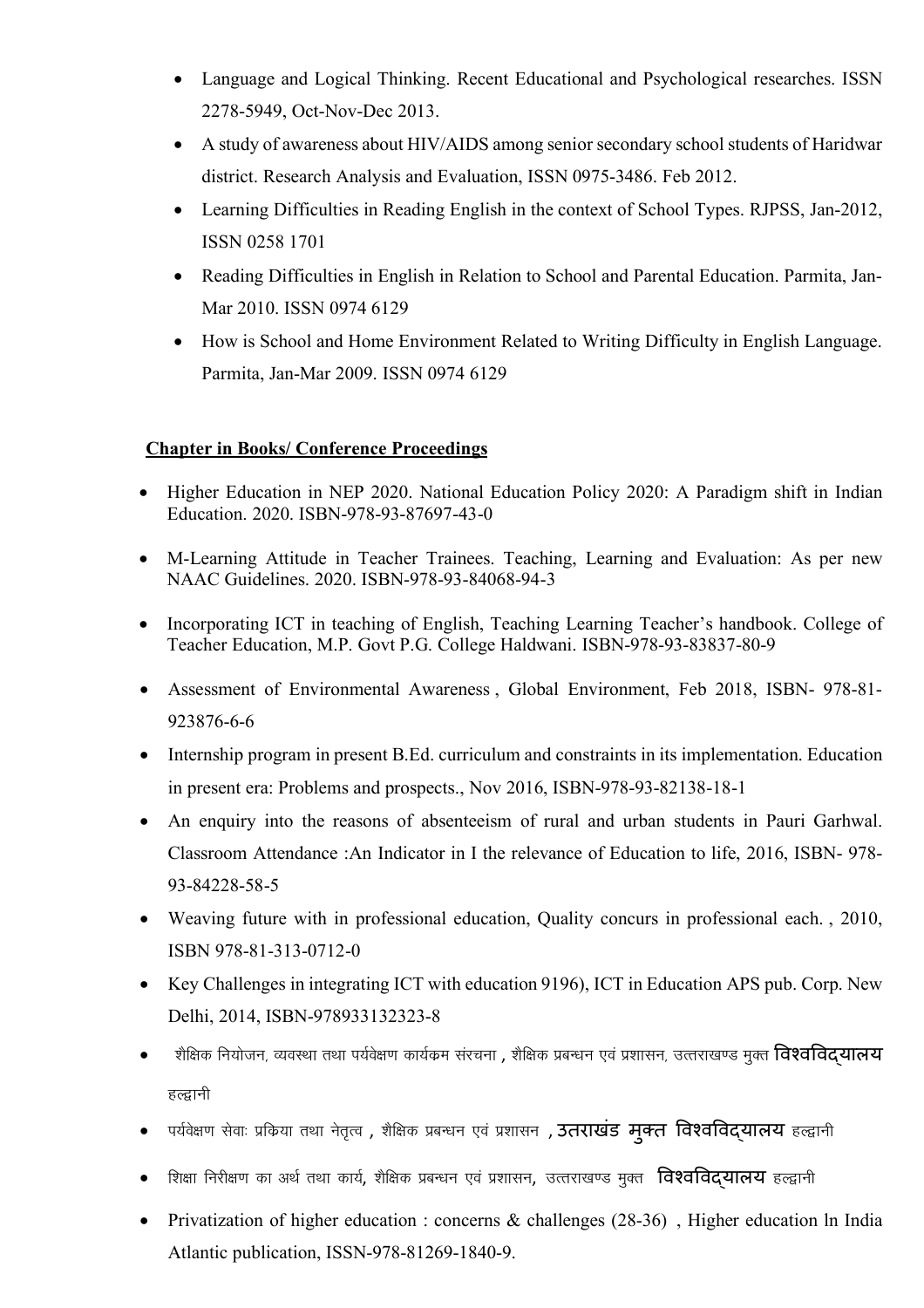## **Membership of Professional Bodies**

• IATE

#### **Seminars/ Conferences/ workshops**

- Weaving future with ICT in professional Education :Quality of professional education In the present era-Institute of Engineers and India Association of Teacher Education,July 25-26/2009.
- Ikkswi Sadi ke paripakesh me shiksha-Scenario of education in  $21$ <sup>\*</sup> Century: Shree Balaji Academy, Moradabad and IATE.Nov 28-29/2009.
- Value Education: Mulya Parak Shiksha. Dev Sanskriti Vishwavidayalaya. Oct. 3-4, 2009.
- Errors in Reading and Writing English: Family- a stepping stone in holistic development of child, RBD Mahila Mahavidyalaya, Bijnor. Sept. 27-28,2008.
- Globalization of Education-Contemporary Issues in Education.Dewan College of Education, Meerut. Nov 20, 2010.
- Mulya Shiksha ki Bhumika- Vaishwik Shanti ke liye. Role of value education in Global Peace, Shri Varshney College, Aligarh-Nov 22, 2009.
- Female Foetus Killing a curse . Female foetus killing-Kevlanand B.Ed. College, Bijnor, Nov 16-17, 2009.
- Human Right and peace Education. Peace Education Need and importance in present Era. Vivek College of Education, Bijnor-Sept 121-13,2009.
- Team based teaching learning: A Powerful and transformative strategy. Pedagogical trends in teaching learning process. Greater Noida College Of Education. April 7,2012.
- Higher Education and prospects of FDI in Education. Internationalization of higher Education. Vivek College of Education. Nov 25-26, 2012.
- Transparency in assessment as the focal remedies to the problems of examination system. International education conference-RBS College, Agra and ISEE. Jan20-21, 2013.
- Privatization of Higher Education. Quality Assurance In Higher Education, Geeta P.G. College of Education Panipat-March 2, 2013.
- Lesson Plan workshop. Development of lesson plan for academic excellence , HNB Garhwal University ,Srinagar-May 17-19, 2007.
- Workshop on Utility of Education program for Quality Improvement in Higher education. USAC, Dehradun-April 30, 2012.
- Role of teacher education in knowledge society. Role of education in knowledge society : Indian perspective , Doon Institute of education, Rishikesh-July 14-15, 2013.
- Secondary education in Uttarakhand. Educational development in Uttarakhand In reference to NCF 2005, Dr. PDBH Govt PG College, Kotdwara and SCERT Uttarakhand .Dec 13-14, 2013.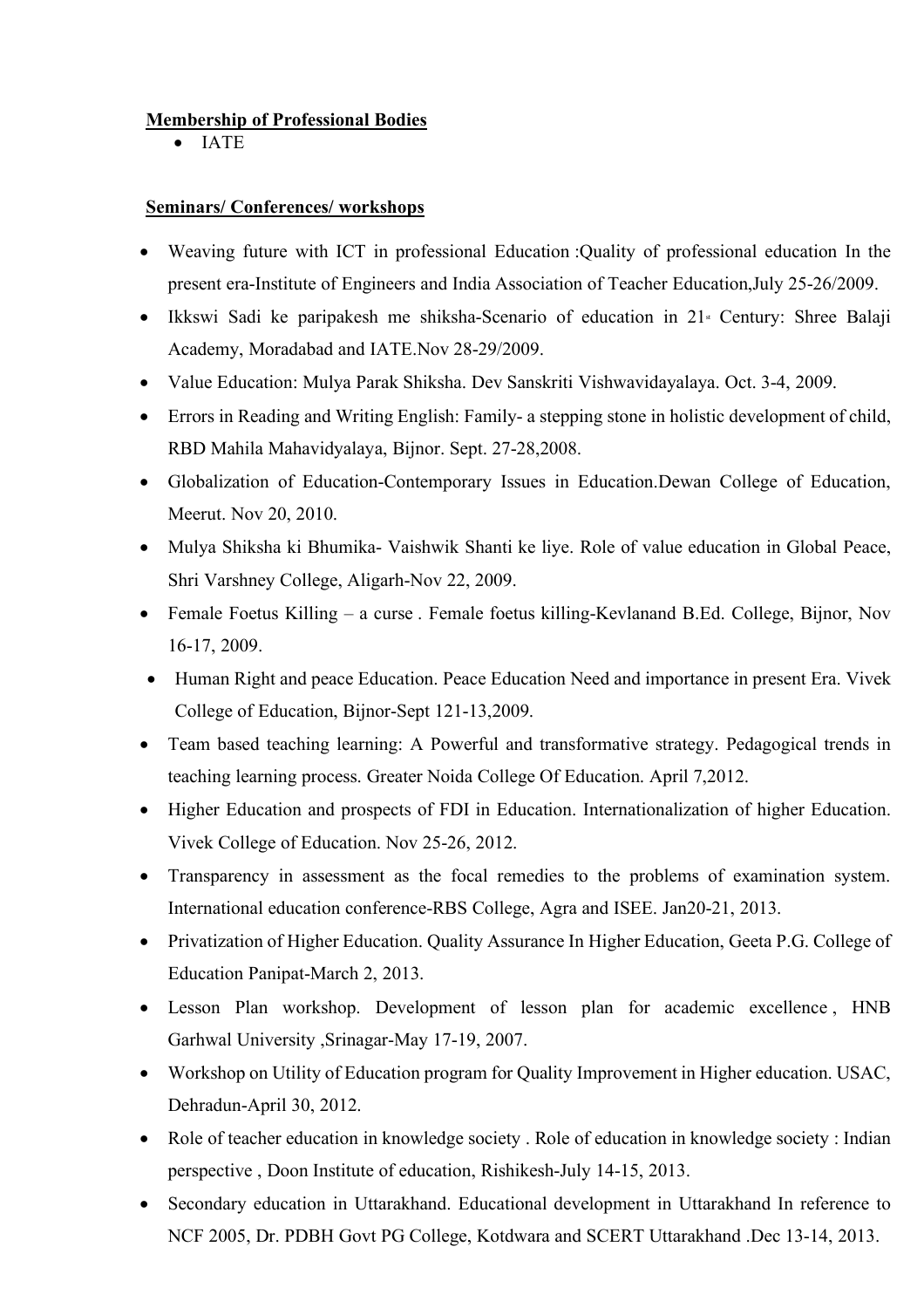- Key Challenges in integrating ICT with education. Role of ICT in socio economic and education development , Dr. PDBH Govt PG College Kotdwara and USAC. Dec 23-24,2013.
- The Relevance of Mahatma Gandhi's Educational Philosophy for  $21$ <sup>st</sup> Century . Modernization of education based on India culture, Kevlanand B.Ed. College, Bijnor-Mar 23-24, 2014.
- Gender based violence: Time to Change. Gender, peace education and development ,Vivek College of education Bijnor and ICSSR-Nov 29-30, 2014.
- Transforming India: Challenges to the world's largest democracy. Democracy and development in India : Challenges and opportunities, Jagdish Saran Hindu PG College Amroha and ICSSR. Jan 24-25, 2015.
- Present scenario of the Challenges faced by teacher education. National and regional perspective for quality teacher education: ways and means, Dr. PDBH Govt PG College, Kotdwara and UCOST. Feb 07-08, 2015.
- RTE: Uttar Pradesh and Uttarakhand. Role of e-learning in quality education, Govt PG College, Kashipur and Dept. Of Higher Education Govt. Of Uttarakhand. Feb 22-23, 2015.
- Advantage and Disadvantage of using SPSS software in researches of social science. Research in social science and sciences with special reference to methodology and statistical techniques, Institute of education, Bundelkhand University, Jhansi. Mar 21-22, 2015.
- An enquiry into the reasons of absenteeism of rural and urban students of Pauri Garhwal. Classroom Attendance : An indicator in the relevance of education to life, SS Khanna Girls Degree College, Allahabad. Jan 30-31, 2016.
- Teacher Induction: a step towards professionalization of education . Quality Issues in education and National Policy on Teacher Education, Department of Education, University of Allahabad. Feb 19-20, 2016.
- Internship program in present B. Ed curriculum and constraints in its implementation. Education in Present era: Problems and Prospects, Shree Balaji Academy, Moradabad. Nov 12-13, 2016.
- Change in scenario of Higher Education. Best practices in higher education: Challenges and remedies, Vivek College of education, Bijnor. Jan 8-9, 2017.
- Role of Teacher in creating Inclusive Society through Inclusive Education. Making of Inclusive society: fostering adaptation for persons with disability, Shri Jai Narayan P G College, Lucknow. March 25-26, 2017.
- A study of values in Teacher Trainees. Value added education in present era, Shree Balaji Academy, Moradabad. Feb 10-11, 2018.
- A Study Of ICT Competencies Among teacher Educators. The Role & Relevance Of ICT in Indian Education System, North India College Of Higher Education, Najibabad. 05 Dec 2018.
- An evaluation Of Teacher Trainees' satisfaction with internship programme in two year B.Ed Curriculum. Evaluation in Higher Education in 21St Century, Iswar Saran PG College, Allahabad. 14-15 Feb2019.